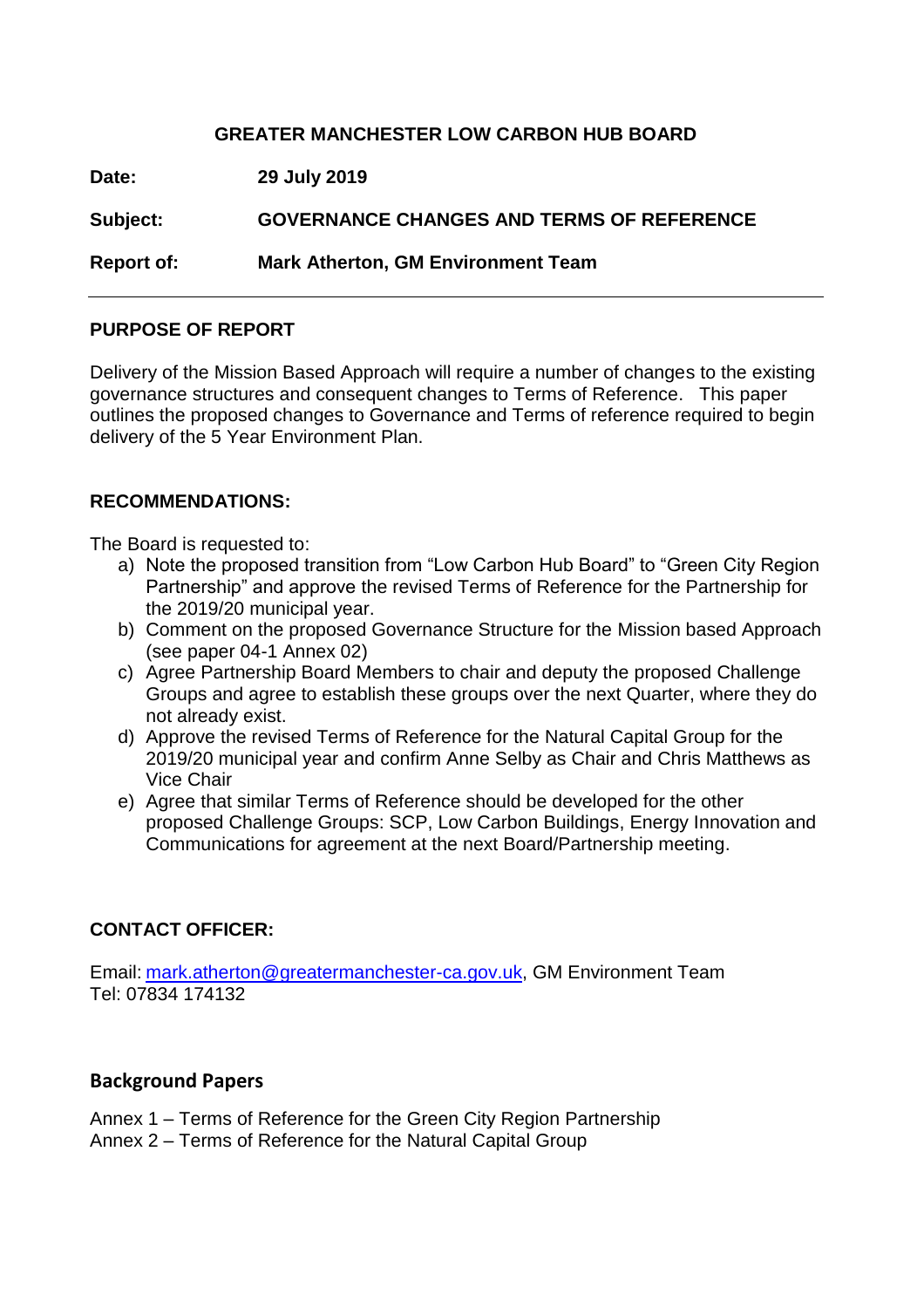# **Annex 01**

# **GREEN CITY REGION PARTNERSHIP: TERMS OF REFERENCE 2019/20**

# **1. PURPOSE**

The purpose of the GM Green City Region Partnership is to provide strategic oversight of the delivery of the Greater Manchester 5 Year Environment Plan through a Mission Based Approach. In essence, the Mission Based Approach requires setting an ambitious Mission "Carbon Neutral City Region by 2038" and breaking this down into manageable challenges. Rather than focusing on particular sectors, this approach focused on problem specific challenges facing society which will require many different sector's involvement to solve.

The Partnership is responsible, on behalf of the GMCA, for overseeing the monitoring and delivery arrangements for the 5 Year Environment Plan, as part of Priority 7 `Green City Region' of the Greater Manchester Strategy. The Partnership will oversee delivery via a number of Challenge Groups, identifying individual tasks (task and finish groups), synergies and gaps, then provision of appropriate advice to GMCA on mitigation measures, including the development and delivery of future policies and strategies.

# **2. TERMS OF REFERENCE**

The Green City Region Partnership will:

- Work with partners to ensure that Greater Manchester can achieve the vision and objectives of the 5 Year Environment Plan, including the achievement of our longer term target of carbon neutrality by 2038.
- On behalf of GMCA and AGMA, oversee the development and implementation of delivery programmes which contribute to achievement of GM priorities articulated in the 5 Year Environment Plan.
- Ensure that activities being undertaken are in line with local and national priorities.
- Ensure that there is a robust evidence base for decision-making.
- Regularly evaluate performance against GM targets and priorities and support the identification of risks and opportunities.
- Ensure that the work and investments of the Green City Region Partnership is integrated with and contributes to broader GM priorities, communicating regularly with other GM commissions and Board (eg. Planning and Housing Commission, Transport, Waste, Infrastructure Committees and Local Enterprise Partnership).
- Influence local, national and international policies, legislation and programmes in order to deliver a secure, low carbon future for Greater Manchester.
- Broker agreement at strategic level to resolve apparent barriers to delivery.
- Identify potential resources and provide a strategic overview to ensure that all available resources are utilised to enable the city region to deliver its ambitious vision for carbon neutrality by 2038.
- Actively engage with the ten districts and other Greater Manchester Authorities to act as a conduit for the sharing and adoption of good practices.
- Identify and undertake communication activities to engage with Greater Manchester stakeholders and communities on the 5 Year Environment Plan, acting within the scope of the AGMA/GMCA Communications Strategy.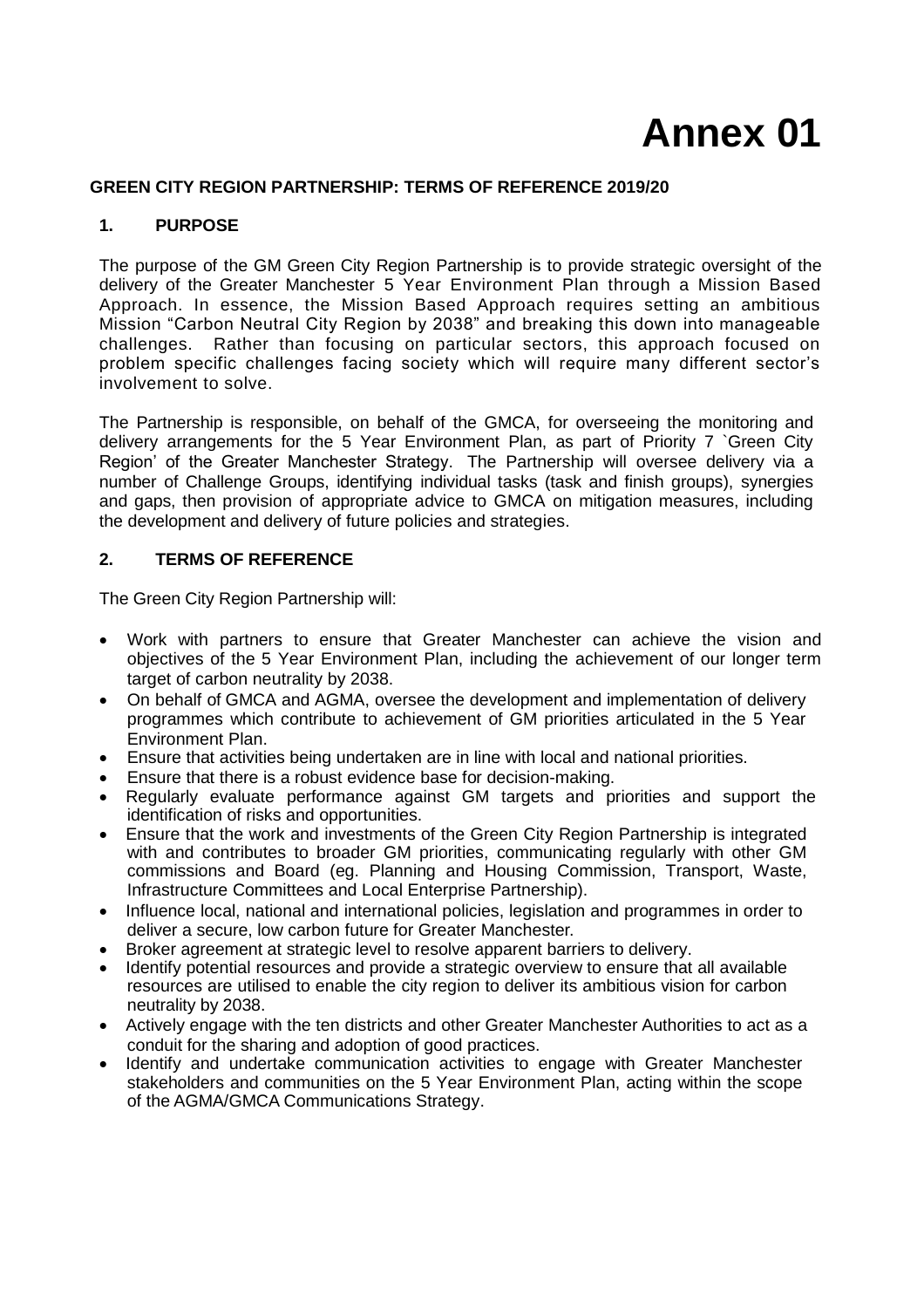# **3. MEMBERSHIP**

The list below describes those roles relevant for membership of the Green City Region Partnership:

| Membership of the Low Carbon Hub Board for 2019/20 |                                                   |  |
|----------------------------------------------------|---------------------------------------------------|--|
| <b>Councillor Andrew Western</b><br>(Trafford)     | Portfolio Holder & Chair                          |  |
| To be confirmed                                    | <b>Portfolio Assistant</b>                        |  |
| To be confirmed                                    | <b>Portfolio Assistant</b>                        |  |
| Eamonn Boylan                                      | <b>Lead Chief Executive</b>                       |  |
| Councillor Angeliki Stogia                         | <b>Transport Committee Representative</b>         |  |
| <b>Councillor Alan Quinn</b>                       | Waste & Recycling Committee Representative        |  |
| To be confirmed                                    | <b>Planning and Housing Commission</b>            |  |
| To be confirmed                                    | Local Enterprise Partnership (LEP) Representative |  |
| Roger Milburn                                      | Strategic Infrastructure Board                    |  |
| Anne Selby (Wildlife Trust) /                      | Natural Capital Challenge                         |  |
| Chris Matthews (UU)                                | (Local Nature Partnership Representative)         |  |
| To be agreed                                       | Low Carbon Buildings Challenge                    |  |
| To be agreed                                       | <b>Energy Innovation Challenge</b>                |  |
| To be agreed                                       | Sustainable Consumption and Production Challenge  |  |
| To be agreed                                       | <b>Communications Challenge</b>                   |  |
| Lee Rawlinson (EA)                                 | <b>Environment Agency Representative</b>          |  |
| H Elkadi (Salford)                                 | <b>GM Universities Representatives</b>            |  |
| Nalin Thakkar (Manchester)                         |                                                   |  |
| Tba (Manchester Metropolitan)                      |                                                   |  |
| Louise Blythe (BBC)                                | Private Sector Representatives - Energy, Built    |  |
| Mark Pilling (Siemens)                             | Environment, Housing, SCP/Waste, Training/Skills, |  |
| Peter Emery (ENWL)                                 | Environment Technologies sector, Communications   |  |
| <b>Richard Jenkins (Suez)</b>                      |                                                   |  |
| Phil Korbel (Cooler Projects)                      |                                                   |  |
| Robin Lawler (Northwards Housing)                  |                                                   |  |
| Patrick Allcorn (BEIS)                             | <b>Central Government Representatives</b>         |  |
| Kristina Poole (PHE)                               |                                                   |  |
| Tba (Homes England)                                |                                                   |  |
| Simon Nokes (GMCA)                                 | Lead Policy Organisation Representatives          |  |
| Mark Atherton (GMCA)                               |                                                   |  |
| Simon Warburton (TfGM)                             |                                                   |  |
| Megan Black (TfGM)                                 |                                                   |  |

Elected members will be nominated to the Green City Region Partnership on an annual basis as part of the GMCA nominations process across the ten Greater Manchester local authorities. Other members of the Board will serve for a fixed term of 3 years, appointed on a staggered basis during a 12 month period to ensure that not all memberships are reviewed at the same point.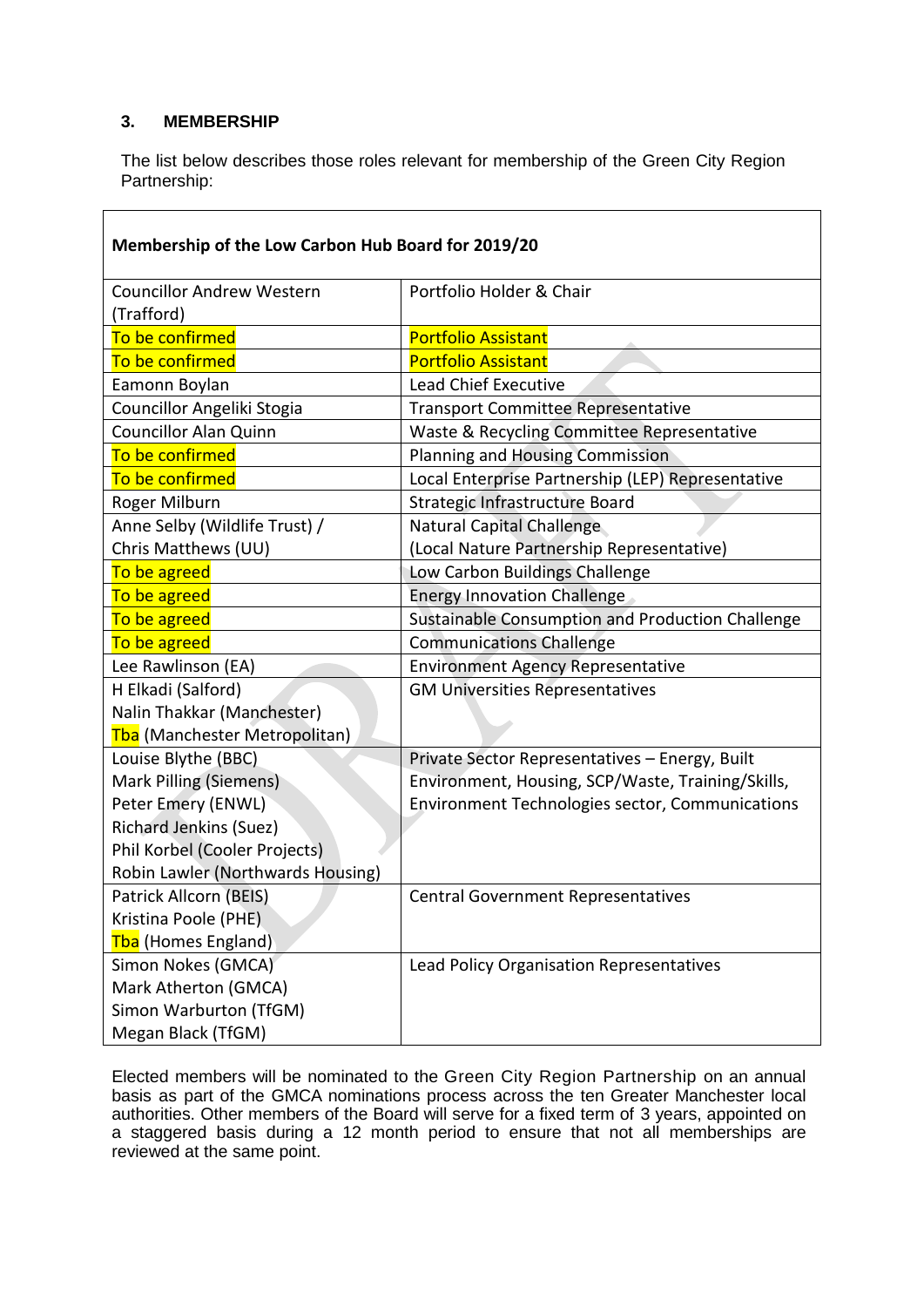# **4 OPERATING PRINCIPLES**

# **4.1 Meetings**

The Partnership will meet on a quarterly basis. Meeting dates will be set one year in advance, following the annual meeting. The annual meeting of the Board will normally be held in July each year.

The Partnership will be accountable to GMCA and AGMA. The Partnership will not make decisions, financial or otherwise, that require GMCA/AGMA approval, but will refer and make recommendations to AGMA and GMCA as appropriate.

Meetings will be held in public and non-confidential papers will be published on the GMCA website in advance. Papers will be issued five working days before meetings, and a meeting note will be issued within two weeks of the meeting date. The GMCA constitution describes the criteria which an item must meet in order for it to be considered in private. Reports which meet those confidentiality or exemption criteria will be considered in a Part B section of the meeting which excludes the public, as permitted under Schedule 12A of the Local Government Act 1972.

The Partnership will commission Challenge Groups to undertake the specific activities on behalf of the Partnership. The Challenge Groups will be Chaired/Deputy Chaired by Partnership Board members. To address each of the Themes within the 5 Year Environment Plan, it is proposed that the challenges which should be tackled initially are:

- Sustainable consumption and production Challenge "more with less".
- Low Carbon Buildings Challenge reducing emissions through post-meter actions.
- Energy Innovation Challenge reducing emissions through pre-meter action.
- Natural Capital Challenge ecosystem services and natural adaptation.
- Communication Challenge engaging and communicating with all stakeholders.

The Terms of Reference for these Challenge Groups will be devised by each Group and agreed by the Partnership Board. An example of Terms of Reference for the Natural Capital Group is attached at Annex 02.

Each of these Challenge Groups will be asked to drive forward action to achieve the targets set out in the 5 Year Plan; report upon progress and identify any barriers which need to be overcome for further progress to be made towards achieving the overall Mission. The Challenge Groups will establish Task and Finish Groups as required to undertake specific activities.

In addition, it is proposed that a monthly "5 Year Environment Plan Implementation Forum" is established to allow the cross fertilization of ideas between Challenge/Task and Finish Groups. This Forum would be open to all and permit the wider engagement of organsiations who may have a general interest in progress but not be formally part of delivery. This Forum will replace the previous "Green Summit Steering Group" but membership will not be restricted to these organsiations.

# **4.2 Support Arrangements**

The Partnership will be supported by: the Assistant Director of Environment (GMCA), the GM Environment Team and appropriate TfGM (Air Quality) and Manchester Growth Hub (Sector Development) officers. Democratic support will be provided by GMCA Governance and Scrutiny Team.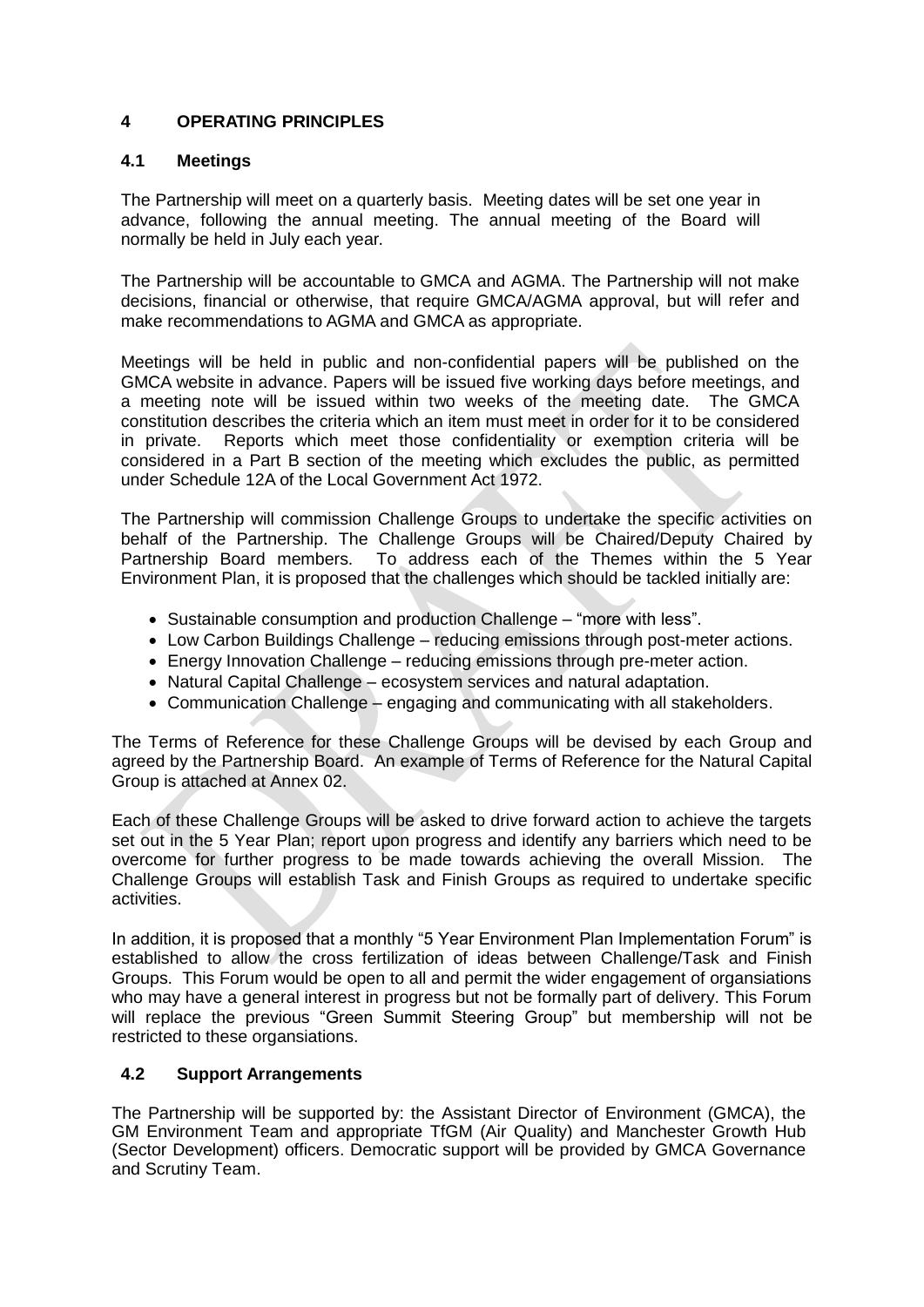# **5. ROLES AND RESPONSIBILITIES**

# **5.1 Lead portfolio holder and Chair of the Board**

As set out in the Greater Manchester Strategy, portfolio leads will own and lead the development of the GM response to those strategic priorities that fall within their remit.

The portfolio lead for Green City Region will:

- Chair the Green City Region Partnership.
- Provide strategic direction for GM's Green City Region approach.
- Maintain oversight of key programmes within the portfolio.
- Ensure alignment between Green City Region policies and programmes and broader GM priorities.
- With the Lead Chief Executive, agree the agenda and papers for each meeting.
- Provide strategic input and direction to GM and national leadership.
- Represent the Partnership in high profile discussions, events and activities at GM level and beyond.
- Represent the Partnership in engagement with GMCA and the LEP.

# **5.2 Board Members**

It is expected that Board Members will:

- Regularly attend and contribute to meetings.
- Thoroughly review papers and inform the work of the Partnership.
- If appropriate, Chair or Deputy Chair one of the Challenge Groups and regularly report on progress to the Partnership Board.
- Individually lead specific programmes that contribute to strategic objectives where appropriate.
- Actively identify and advise upon the adoption of good practices.
- Act as a conduit to and represent on the Partnership Board, the organisation and/or professional field they come from.
- Ensure that they maintain full accountability and transparency to the Partnership on any activities carried out on behalf of the Partnership.
- Ensure that any comment or activity undertaken in their capacity as a Partnership Board member is aligned with and endorsed by the Board.
- Support and enable communication with wider stakeholders about the work of the Partnership, acting as advocates for the Partnership's work.

# **5.3 Supporting officers**

To co-ordinate activity across the programme, the Lead Chief Executive, or suitable deputy, will Chair a Low Carbon Programme Executive Group.

Supporting Officers will:

- Provide regular briefings to the Portfolio Lead, Lead Chief Executive and Partnership Board on the Green City Region work programme.
- Provide relevant and timely information and reports to the Partnership Board to enable the Partnership to provide timely advice and support to GMCA/AGMA.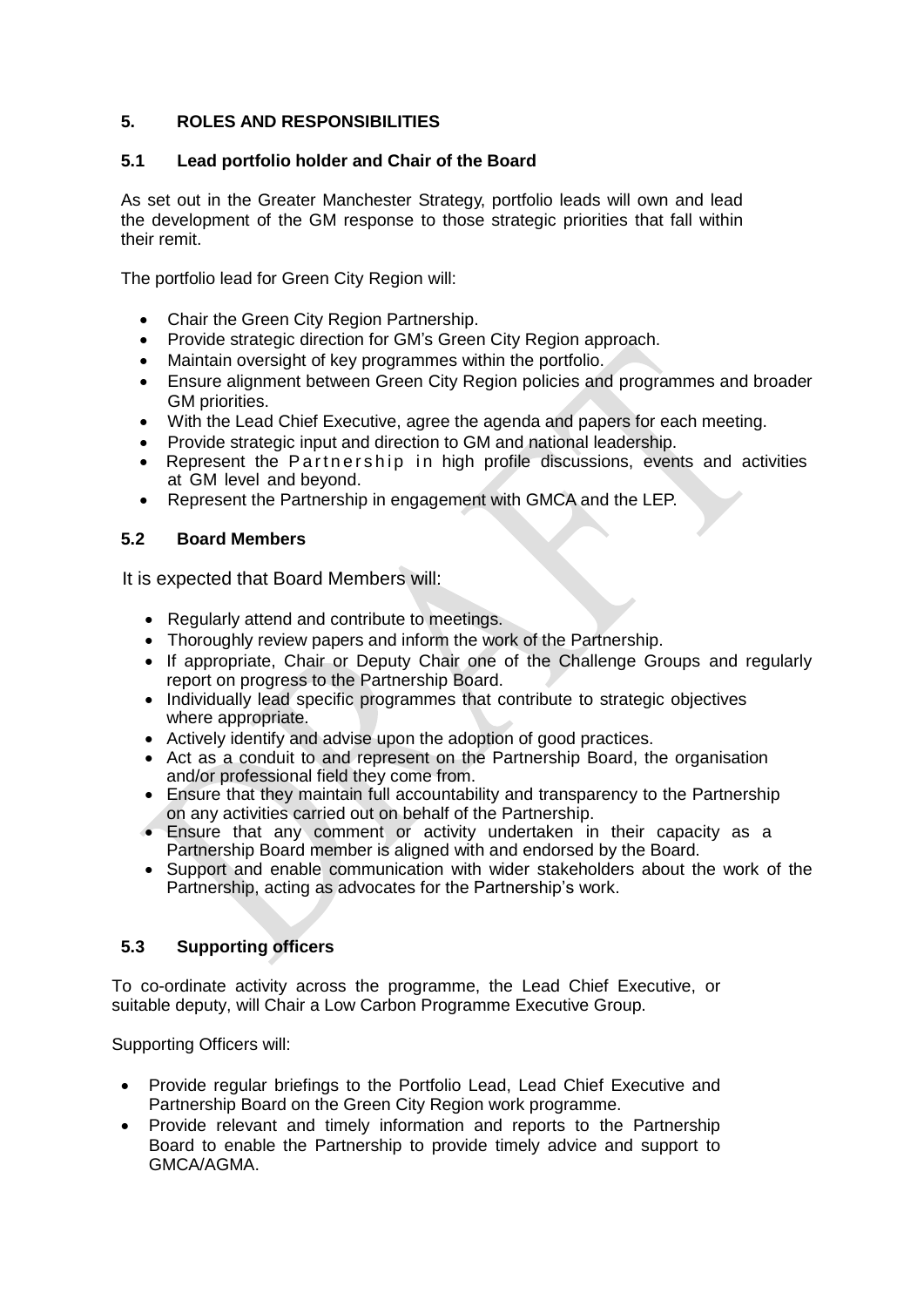Provide updates to Board members as requested on relevant programmes of work.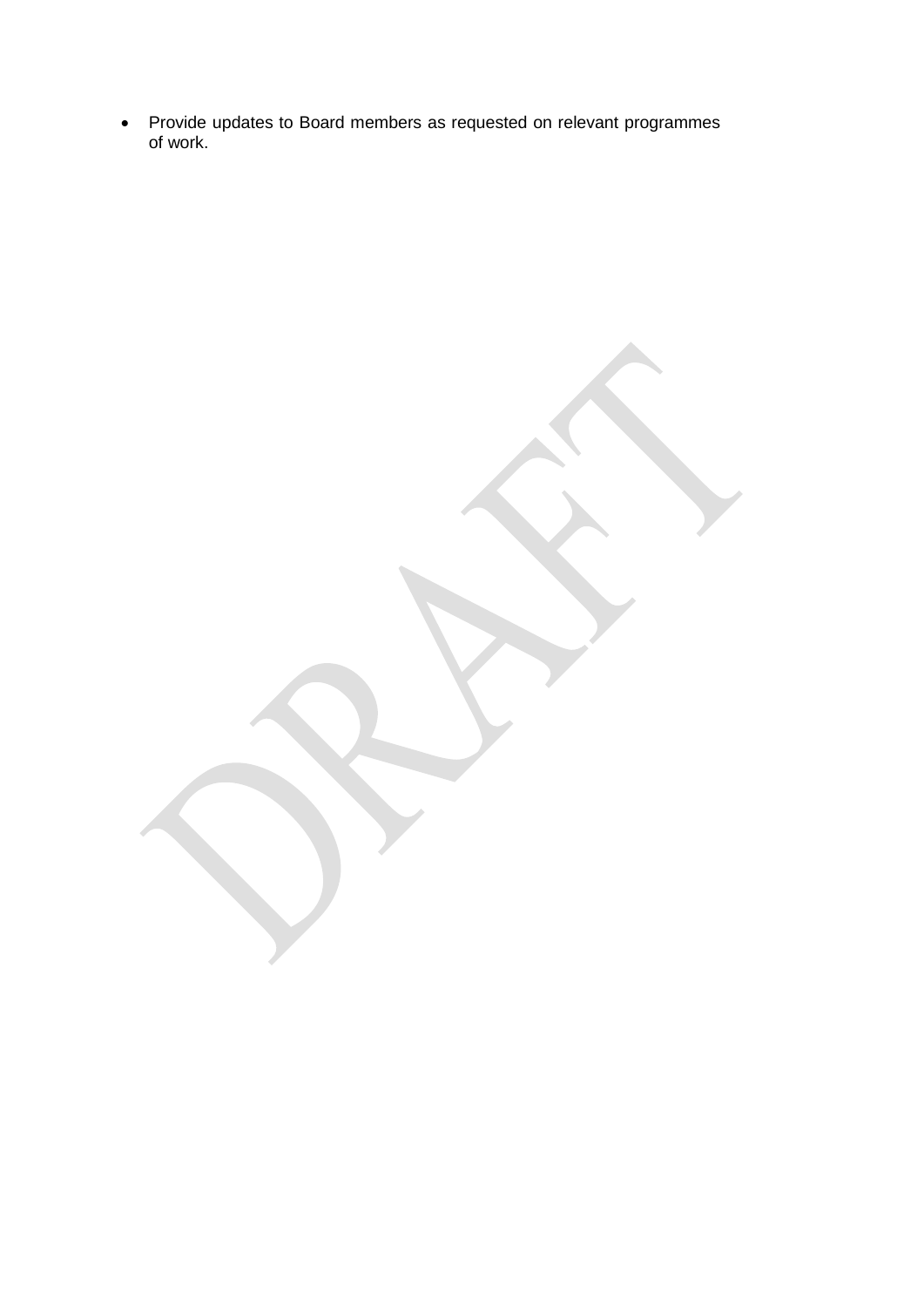# **Annex 02**

# **GREATER MANCHESTER NATURAL CAPITAL GROUP**

# **DRAFT TERMS OF REFERENCE**

# **JUNE 2019**

# **1. PURPOSE/PROMISE**

Our purpose is to ensure that nature and the services it provides are protected and enhanced to deliver value to communities across Greater Manchester.

# **2. VISION**

To put nature at the heart of everything we do.

# **3. GOALS**

By 2024 we aim to:

- implement biodiversity net gain approach in our planning system.
- adopt environmental net gain approach in our planning system.
- increase, year on year, non-public funding in our natural environment.
- significantly increase the amount of trees and restored peatland across GM.
- embed natural capital approaches into our investments and decision making.
- increase engagement of people with their natural environment.
- Adopt plans for a GM 'nature recovery network'.

# **How (NCG priorities)**

- 1. Manage our land sustainably, including planting 1 million trees by 2024 creating rich habitat, in good condition for wildlife, delivering partnership projects at a landscape scale.
- 2. Managing our water and its environment sustainably enhancing water quality and reducing the risk of flooding.
- 3. Achieving a net gain in biodiversity for new development embedding the natural environment in decision making and championing the wider benefits to society this brings, such as improving health and wellbeing.
- 4. Increasing investment into our natural environment a good deal for nature by working with national and local government and the private sector.
- 5. Increasing our engagement with our natural environment more people and businesses inspired by, and taking action for, wildlife, with more people visiting local green spaces
- 6. Embracing natural capital approaches to deliver environmental enhancements such as greater carbon sequestration and biodiversity net gain.
- 7. Develop the means to measure the social value of GM's environment, drawing on measures such as health and wellbeing benefits for the population and nature and greenspace indicators.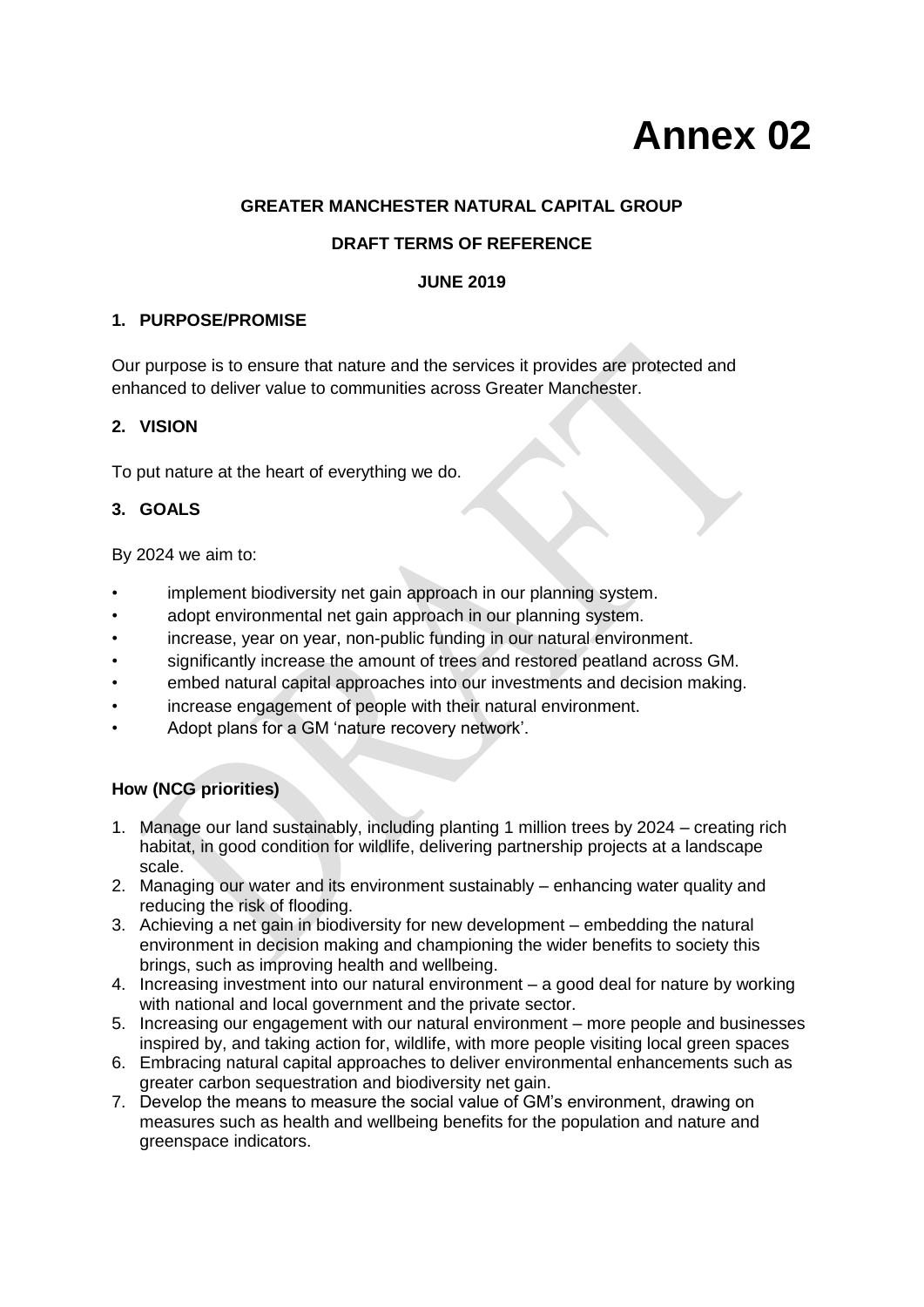# **4. TARGETS**

- Amount of peatland restoration and management for carbon restoration.
- No of trees planted.
- People living within Natural England ANGSt Standards.
- Water bodies enhanced (per km).
- Net gain in biodiversity (to be further informed by national policy and local Natural England Guidance) from an agreed baseline.
- % of SSSI favourable condition.
- Amount of non-public investment no. of projects with greater than x% of non-public funding in implementing the Natural Capital Investment Plan.
- Increase in number of people engaged halve the gap between the national average of people who have visited the natural environment in the past 7 days / level of engagement of people with the natural environment (MENE).

# **5. DELIVERY**

The Natural Capital Group will define a Business Plan each year and agree this with the Chair of the GM Low Carbon Hub Board. Key actions and activities will be informed by the Greater Manchester 5 Year Environment Plan (see Appendix 1): <https://www.greatermanchester-ca.gov.uk/what-we-do/environment/>

The Natural Capital Group will make decisions within the scope of the agreed Business Plan. Decisions outside of the scope of the Business Plan and recommendations to the Combined Authority will be referred via the GM Green City Region Partnership Board.

The Natural Capital Group is charged with obtaining additional resources and funds to carry out the activities identified in the Natural Capital Group Business plan.

Priority outputs required from the GM Green City Region Partnership will be provided by the Natural Capital Group and drawn from the Natural Capital Group Business Plan.

# **6. MEMBERSHIP**

The Natural Capital Group will comprise a Chair and Vice Chair plus appropriate members from the public/private/voluntary sectors of GM. The number of members will be deemed as appropriate by the Chair and Vice Chair. Group members may be asked, at the discretion of the Chair, to assume responsibility for certain portfolios or Task and Finish Groups, covering specific aspects of the natural environment, geographical locations, projects or initiatives, or oversight of Partnership resources.

The Chair will be appointed by the Chair of the GM Green City Region Partnership on behalf of the Combined Authority.

Chair: Anne Selby, The Wildlife Trust for Lancashire, Manchester and North Merseyside, [aselby@lancswt.org.uk.](mailto:aselby@lancswt.org.uk)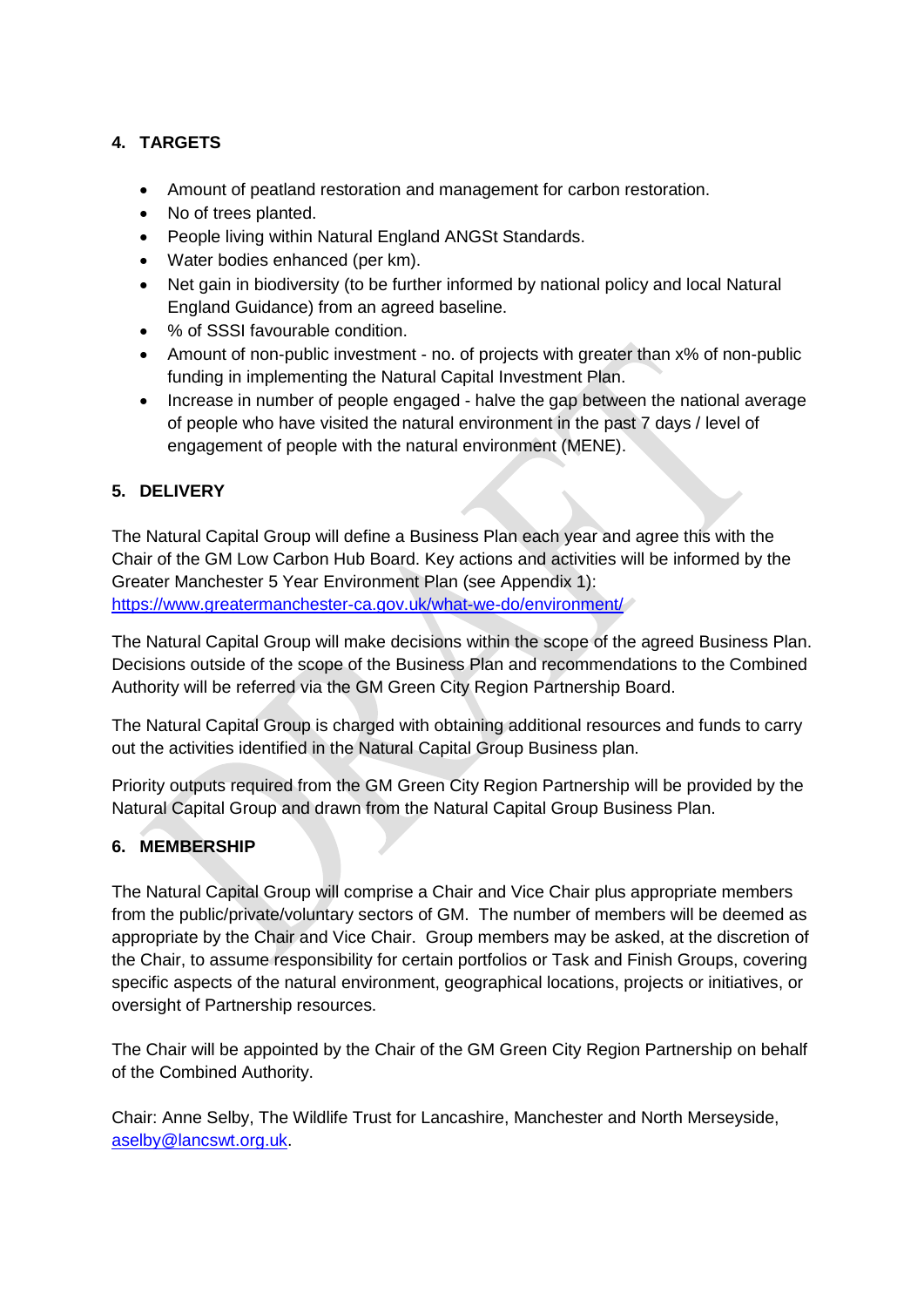Vice Chair: Chris Matthews, United Utilities, [Chris.Matthews@uuplc.co.uk](mailto:Chris.Matthews@uuplc.co.uk)

Members: See Appendix 2. Group membership will include representation from the GM Low Carbon Hub.

# **7. OPERATING PRINCIPLES**

# **7.1 Governance**

No business will be transacted unless four Natural Capital Group members are present. Decisions will largely be reached by consensus, by 2/3 majority vote or where appropriate under Chair's authority, etc.

# **7.2 Meeting frequency**

The Group will meet quarterly for 2-3 hours, with meeting dates arranged for a full financial year to align with the Low Carbon Hub Board meeting dates.

Where-ever practical, papers will be issued five working days before meetings, and the meeting note will be issued within two weeks of the meeting date.

The Greater Manchester Forest Partnership will report minutes from their meeting back to the Natural Capital Group as a standing item.

At the discretion of the Group, more frequent Task and Finish meetings may be held if required i.e. Urban Pioneer Delivery Group.

# **7.3 Support arrangements**

The Group will be assigned a lead officer from the Greater Manchester Environment Team to provide co-ordination and facilitation for the meetings.

# **7.4 Roles and responsibilities**

**Chair** 

- Agree agenda and papers and Chair meetings.
- Report back to the Low Carbon Hub Board and represent the views of the Group at Low Carbon Hub Board meetings.
- Champion the role and views of the Group to external audience.

# **Members**

- Regularly attend and contribute to meetings.
- Thoroughly review and inform the work of the Group.
- Individually lead specific responsibilities and work programme activities.
- Report progress against priorities they are responsible for.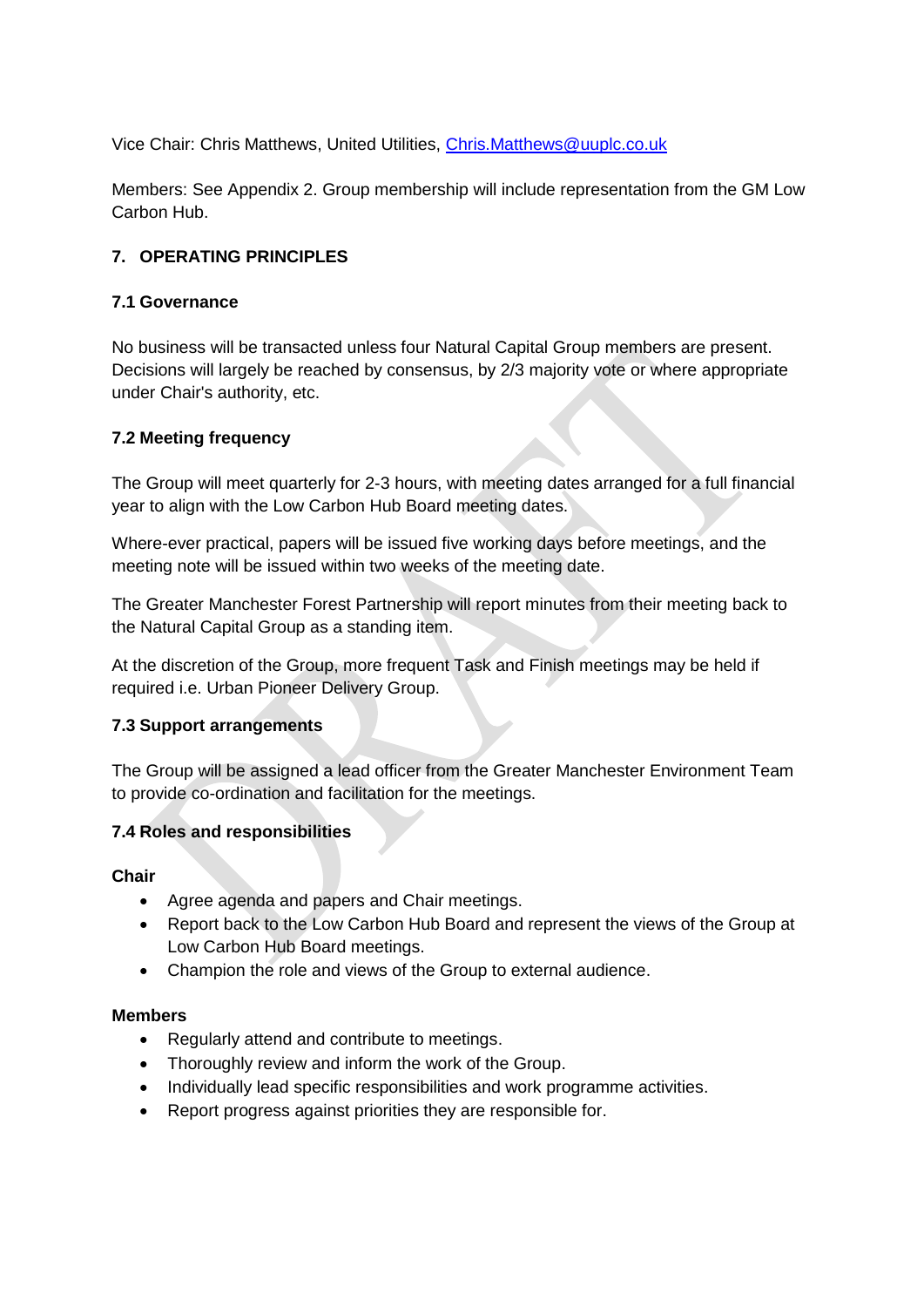# **GM Environment Team**

- Arrange secretariat support to the meetings.
- Co-ordinate and facilitate the development and implementation of the work programme.
- Review and contribute to proposed papers.
- Provide the operational interface between the other LCH themes.
- Work with the Group members to support the implementation of actions.

# **Governance & Scrutiny Team**

Provide equipment, materials, rooms and a secretariat service to the Board.

# **8. RELATIONSHIP WITH OTHER GROUPS**

**9.**

The Natural Capital Group is a Challenge Group of the Green City Region Partnership. The Group will establish relationships and a working protocol with other Challenge Groups on the following principles:

- The Chair of the Natural Capital Group is a Green City Region Partnership Board member.
- The Natural Capital Group will set out how it expects the relationship to work with each group to be clear about how it thinks it can achieved its aims and objectives. It is expected this will evolve over time.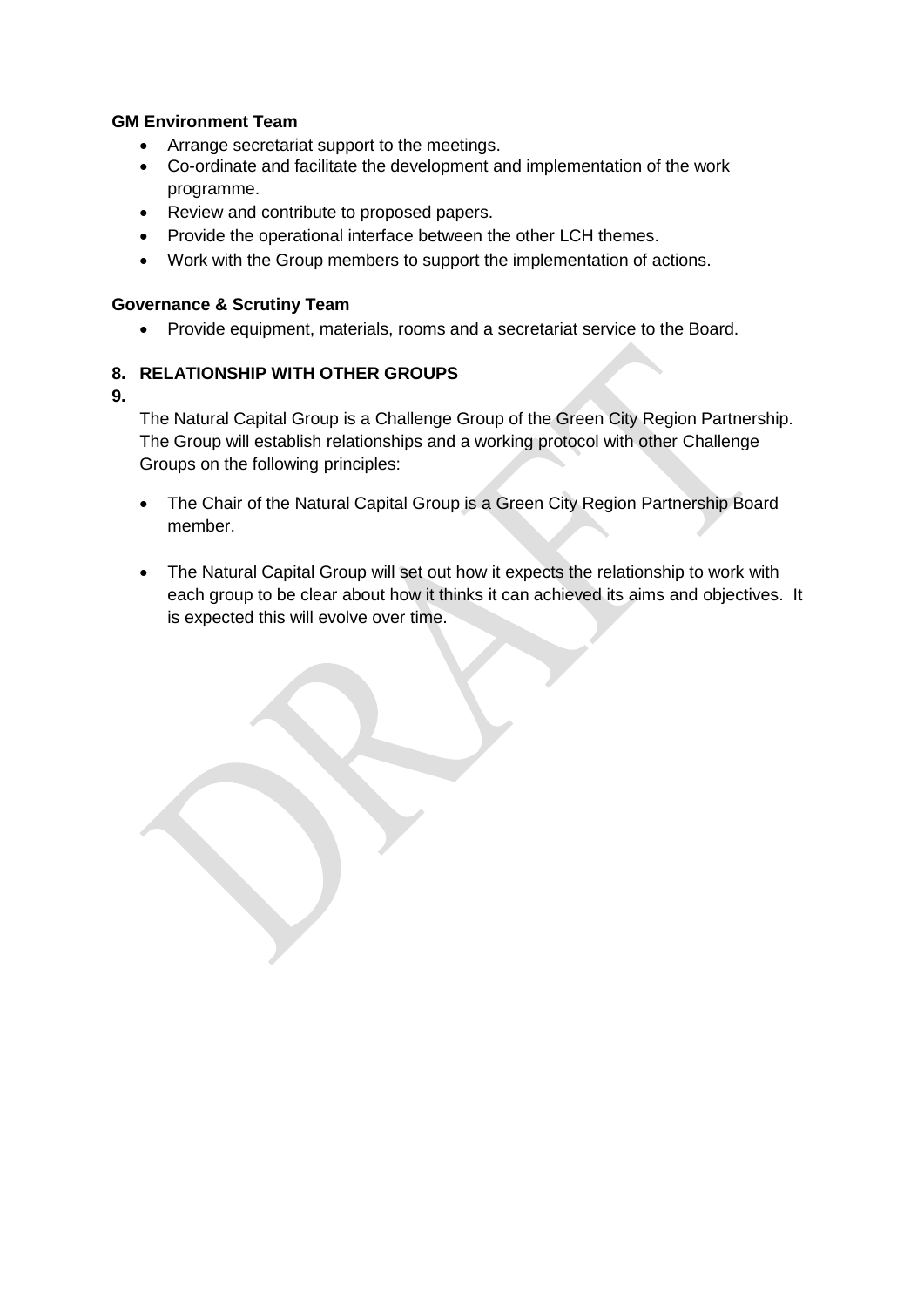# **Appendix 1: Relevant Actions from the Greater Manchester 5 Year Environment Plan**

SUMMARY OF OUR ACTIONS -NATURAL ENVIRONMENT:

#### **Residents**

- . If you have a garden or an allotment. manage this for wildlife.
- . Visit, spend time and be active in local green and blue spaces.
- . Volunteer for projects that protect or improve the environment in your local area.

#### Businesses and other organisations

- Manage any gardens or land for wildlife
- . Put in place green roofs and/or green walls and/or plant trees.
- . Invest in Greater Manchester's natural environment
- · Promote environmental volunteering amongst your employees

### **Landowners and farmers**

- · Enter into agri-environment agreements to fund environmental improvements on vour land
- Access additional funding to create or restore ponds through new District Licensing scheme for great crested newts

### **Local Authorities**

· Build natural capital into projects to maximise the value that the environment brings including on estates and land.

## **Residents**

- City of Trees develop, embed and support delivery of a Greater Manchester Tree and ٠ Woodland Strategy contribute to 3m tree planting target and increase volunteering and engagement.
- Environment Agency explore the development of a Natural Capital Plan for Greater Manchester and work with United Utilities to deliver the benefits of its investment across the Irwell and Upper Mersey catchments.
- Greater Manchester Health and Social Care Partnership ensure that their approach to developing a Greater Manchester Population Health system understands the importance of the natural environment as a key wider determinant of health, and seeks to ensure that action undertaken is reflective of that understanding: promote the health benefits of green space and maximise the opportunities to incorporate this into their programmes.
- Lancashire Wildlife Trust support delivery of the Greater Manchester Wetlands Nature Improvement Area and increase the number of people engaged with nature.
- Natural England identify peatland restoration opportunities, new Great Crested Newt licensing scheme, lead developing biodiversity net gain guidance and explore application of green infrastructure standards and establishing of a nature recovery network.
- Roval Horticultural Society inspire more of Greater Manchester's residents to get involved in gardening and improving their local environments, working in partnership with other community growing projects
- . United Utilities - invest £300m at waste water treatment works to improve river quality (2015-2020) and implement further planned improvements in 2020-2025 business plan

### Local policy

- . Continue the work of the urban pioneer, embedding a natural capital approach into strategy and plan development.
- . Support peatland restoration as part of Resilience Strategy.
- $\bullet$ Support the delivery of a biodiversity net gain approach in new development.
- $\ddot{\phantom{0}}$ Support the development of a Greater Manchester Environment Fund.
- . Support the implementation of the Natural Capital Investment Plan (subject to approval) to increase private sources of funding.
- Launch a programme of innovative funding mechanisms to deliver increased investment in nature-based adaptation solutions (subject to approval).